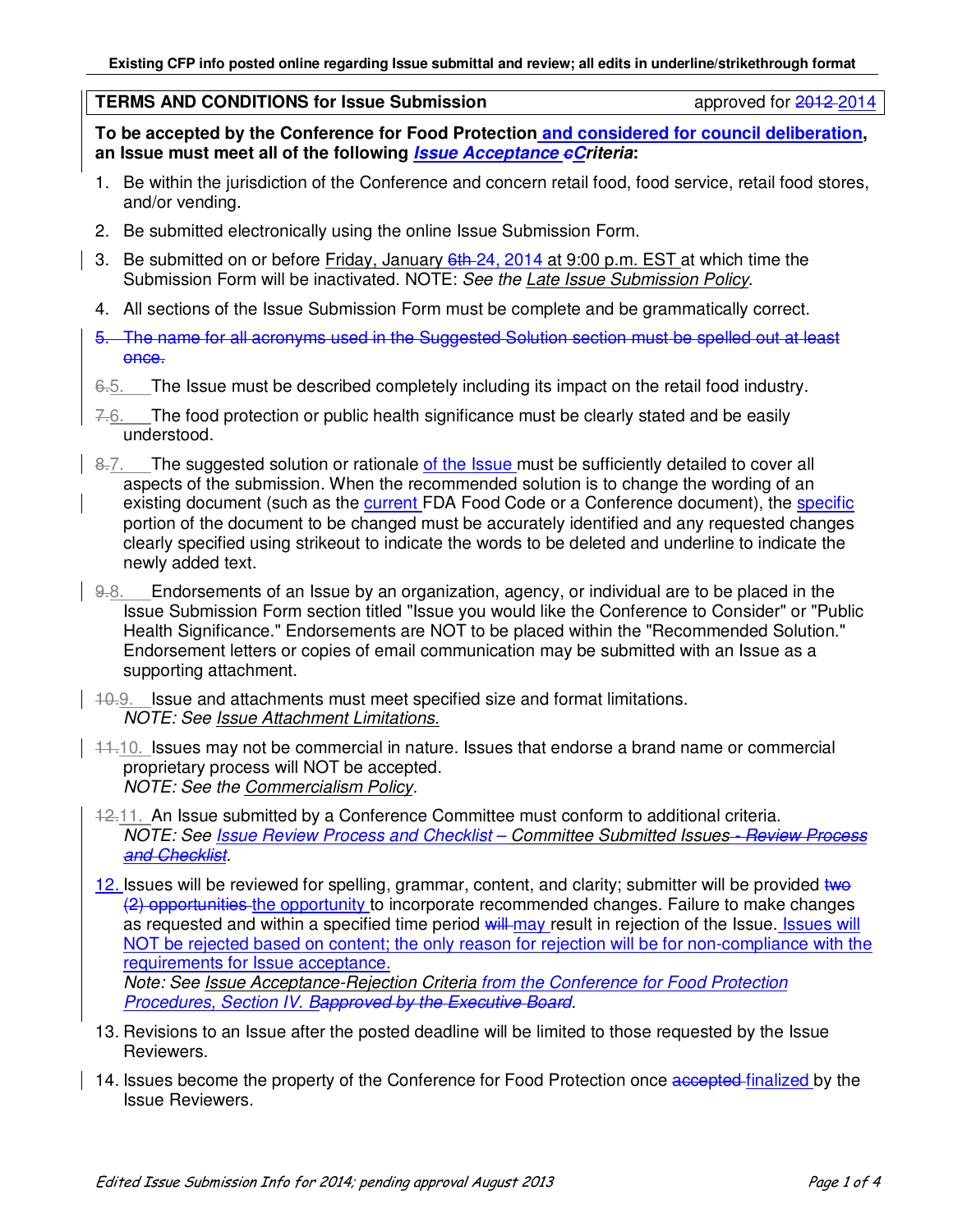#### **ISSUE ATTACHMENT LIMITATIONS for Issue Submission approved for 20122014**

## **Attachments to an Issue are subject to the following limitations:**

- 1. All attached documents must be in a format compatible with MS-Microsoft Word (.doc) or Adobe Acrobat Portable Document format (.pdf) format; other formats such as Text (.txt) and Rich Text Format (.rtf) will NOT be accepted.
- 2. The name of the attachment must be specific and accurately referenced within the all Issue documents; the attachment name may be modified by the Conference because of space limitations, clarification, or duplication.
- 3. A description of the specific section(s) and/or page number(s) referenced must be noted.
- 4.3. Large documents posted online (e.g., Food Code) are to be referenced only by the web address along with a notation of the specific page and/or section numbers; large publicly available documents are NOT to be attached in their entirety. If documents to be attached are posted online on a publicly accessible website, it is requested that a single-page MS Word (.doc) or Adobe Acrobat (.pdf) document be the only attached document providing the actual citations and website address links (URL) for all referenced documents.
- 5.4. All Macros are to be removed from attached documents.
- 6.5. Attachments over 2 megabytes (2 MB) in size will NOT be accepted; large documents may be divided into multiple smaller documents in a logical sequence.
- 6. Attachments containing a virus will NOT be uploaded; it is highly recommended that a virus scan be performed on all attachments.
- 7. Content Attachments (body of work to be reviewed and approved via the Council deliberation process) submitted as a PDF must be made available by the submitter in advance to the Council Scribe in a format compatible with Microsoft Word (.doc) to facilitate editing during council deliberations

# **LATE ISSUE SUBMISSION POLICY** revision approved August 20022014

# **PURPOSE**

This policy has been developed by the Executive Board to establish guidelines when evaluating the acceptance or rejection of an Issue and/or supplementary material that has been submitted after the deadline established in the Constitution and Bylaws.

#### **POLICY**

The deadline for Issues and their attachments is the date specified in the Constitution and Bylaws. The Executive Board may elect to accept an Issue and/or supplementary material based upon the following:

- Extremely urgent and late-breaking Issues as determined by the Executive Board will be presented to the Council(s). The Board will ensure consistency of the application of this policy and will limit the frequency of this occurrence.
- Additional reports, studies, and other supplementary materials (except committee updates) may be presented orally to the Council(s) and made available through the information table at the Conference Meeting. Council and Assembly members should not be expected to absorb this supplementary material prior to deciding on the disposition of the Issue.

*NOTE: Presenting a modification to the "recommended solution" or supplemental material during the council deliberation is not considered a "late Issue submission"; however, to present this material to council, submitters are required to:*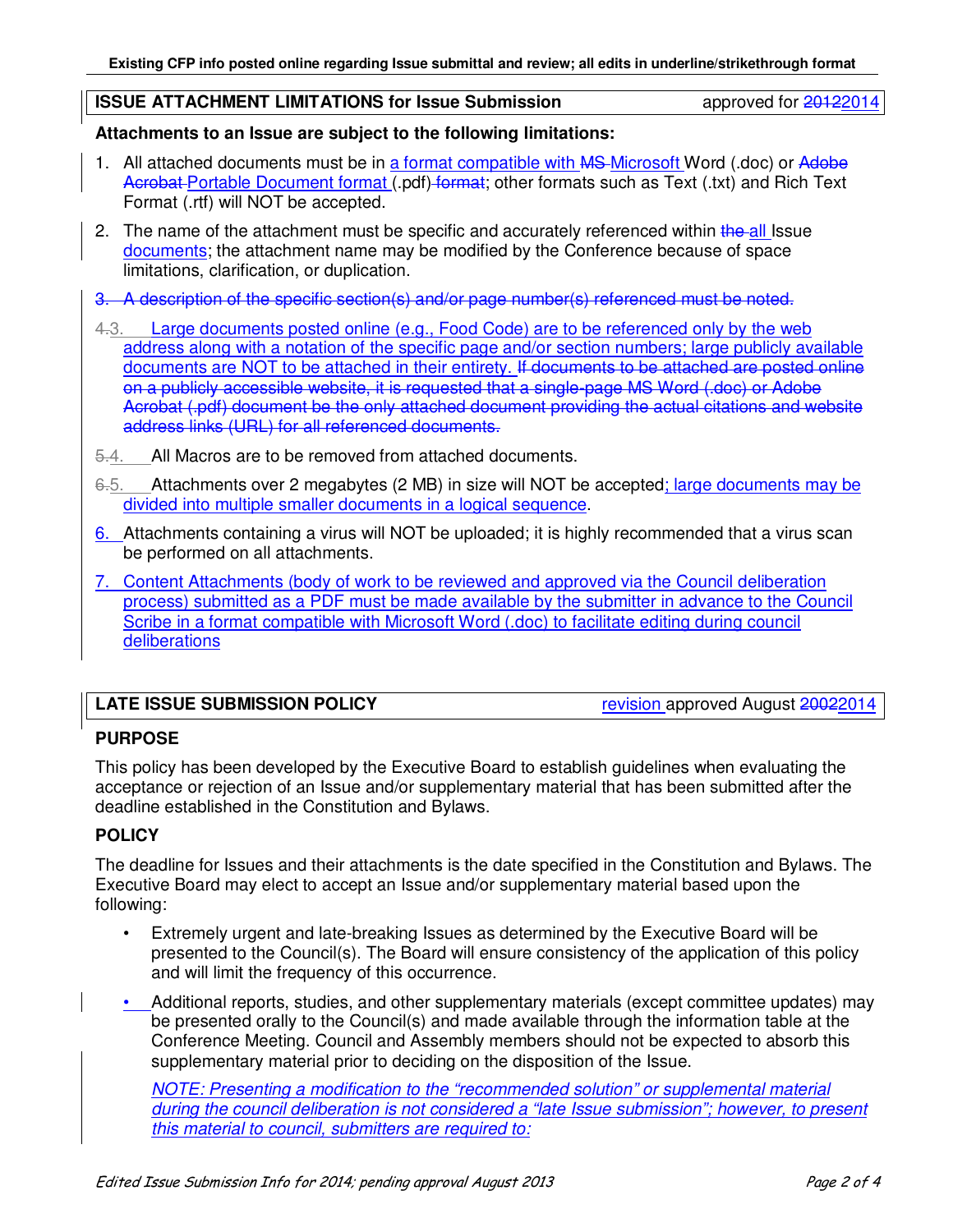- *Notify the Council Chair in advance.*
- *Provide an electronic version (transportable memory or CD) for the Council Scribe.*
- *Provide 25 paper copies to the Council Chair for distribution to council members*
- *Present all changes/modifications to the original submittal in a strikethrough/underline format (both on the electronic version and on the paper copies).*
- *Indicate the date on the new document to reduce confusion with previous versions; the time of day is also required if multiple versions are generated on the same date.*
- *Be prepared to present a brief oral overview of the new alternative recommendation when the Issue is up for debate in council.*
- Late-developing Conference Committee updates may be presented both orally and in writing.
- Conference Executive Board Members, Council members and Delegates will receive this information at no charge.
- Conference Members will be notified of the acceptance of a late Issue and/or supplementary material via email or website at the discretion of the Executive Board.

**COMMERCIALISM POLICY** approved August 2000

#### **PURPOSE**

This policy has been developed by the Executive Board to establish guidelines for the use of commercial names, logos, or other information in Issues submitted to the Conference.

#### **POLICY**

- The Conference for Food Protection shall not endorse the use of a product, process or service by brand name.
- Issues submitted for consideration at a Biennial Meeting will be reviewed; and those where brand names are used in the Issue, rationale or solution will be rejected.
- The Issue Submission Form will contain a statement that reads*, "It is the policy of the Conference for Food Protection to not accept Issues that would endorse a brand name or a commercial proprietary process."*

## **NOTE: Info below has been merged with "terms and conditions" above.**

# **ISSUE ACCEPTANCE and REJECTION CRITERIA All approved August 2011**

*(Note: numbering format has been modified for consistency)* 

#### **Issue Acceptance Criteria**

- 1. In order for the Issue to be accepted by the Conference and considered for Council deliberation, all sections of the form must be completed. The Issue must be described completely, with its impact on retail distribution identified. The food protection or public health aspect of the Issue must be clearly stated to be easily understood. A suggested solution or rationale for the Issue must be sufficiently detailed to cover all aspects of the submission.
	- a. Prior to finalization, all Issues are to be in a "finished form" (e.g., no annotations or unaccepted edits, all attachments present and complete). Issues that are not in this format may be rejected if the submitter fails to make requested revisions. Documents containing "track changes" or comments from reviewers cannot be accepted because they are, by definition, unfinished and incomplete; the Council will not know what wording to act upon.